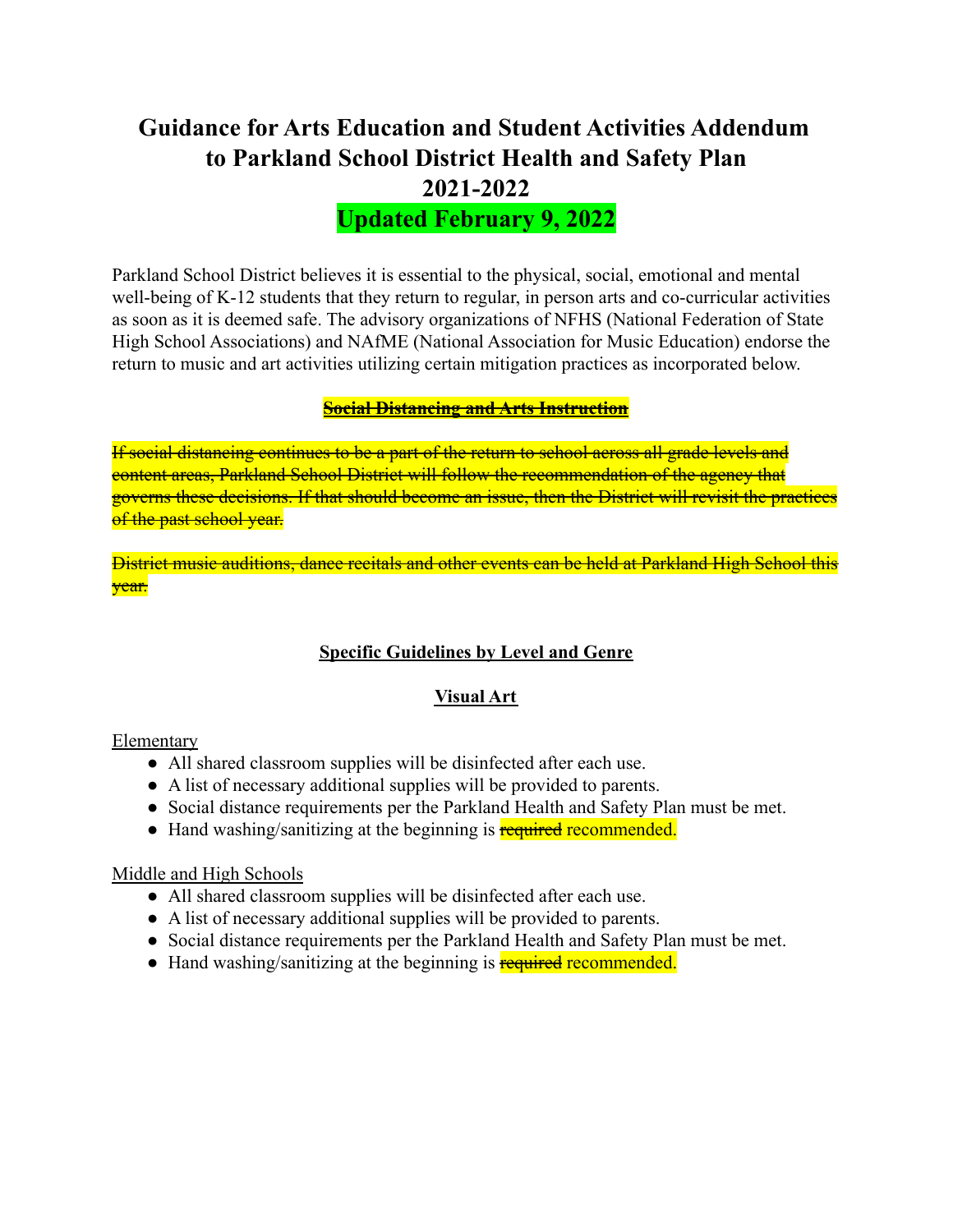# **Performing Arts Music**

General Safety Guidelines for Face to Face Music Instruction The following general safety guidelines must be adhered to for all music educators.

Instrument Hygiene:

- When instruments need to be shared, proper and thorough cleaning should occur between each use. Sharing is only permitted if the instrument is school district property. and the music teacher is responsible for the cleaning.
- Percussion students must not share drumsticks and mallets without properly disinfecting the handles prior to and after each use. District to provide disinfectant for this purpose.

Music Classroom/Ensemble Classroom:

- Group or ensemble singing will follow current guidelines of masking and social distancing as recommended in the Parkland Health & Safety Plan. and air turnover, if any. (currently there are no mitigations)
- Use larger facilities as available<del>; measure and pre-set these spaces as well</del>.
- A system for students to enter the classroom, obtain their instrument from the storage area and return to their seat will be established, adhering to proper social distancing.

Equipment and supplies will need to be expanded:

- Each student shall utilize one music stand.
- Students must not share sheet music. Additional sheet music will be provided.

School Performances:

• The goal is to return to a system of concerts and performances that will allow for the public to view the performance live in the auditoriums.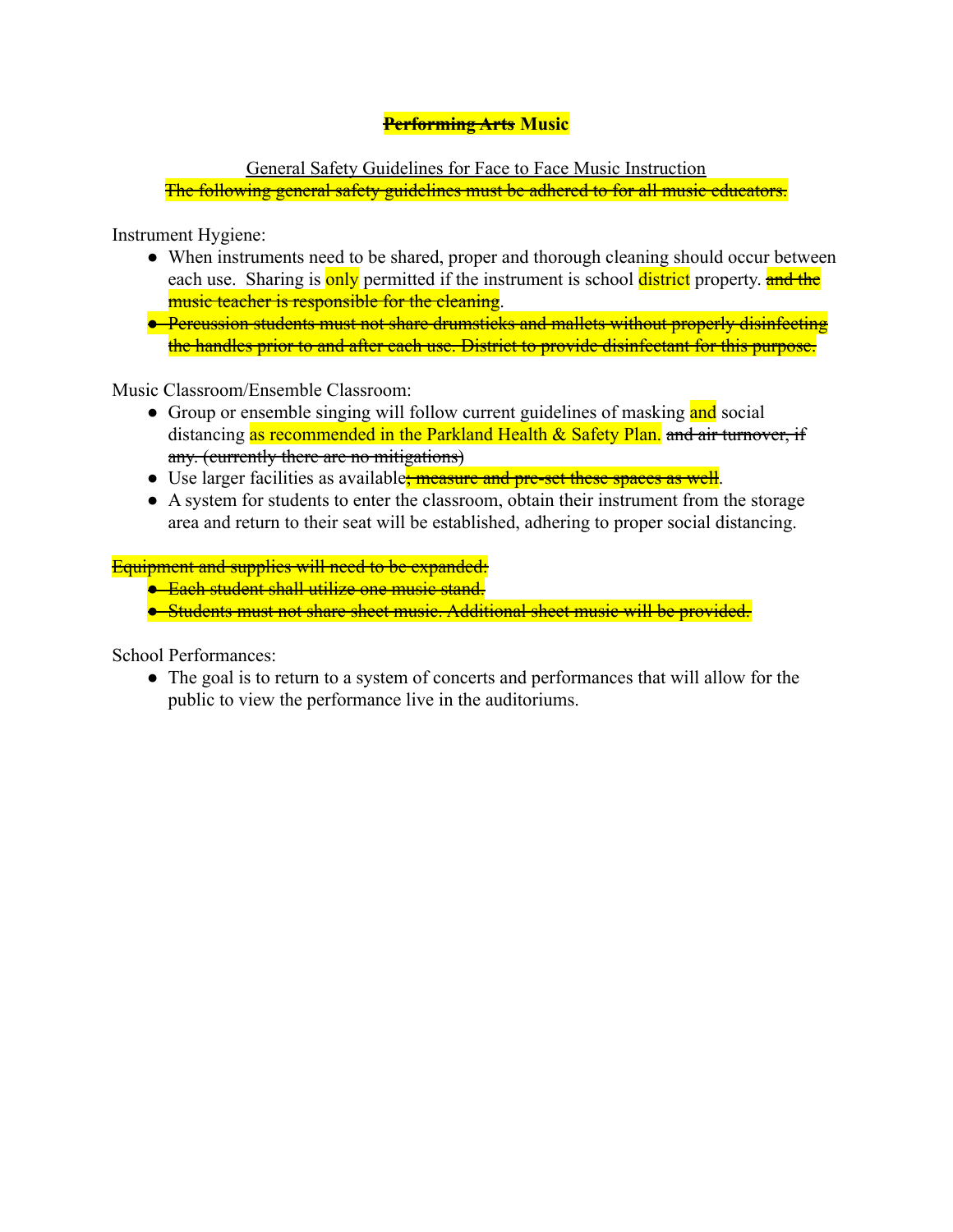#### **Scheduling of Music**

#### Number of Students/Session:

- All ensembles will return to full class sizes, with the exception of any students that choose 100% online education.
- Classes will return to the system used prior to 2020/2021. That would have the groups consisting of 9th and 10th grade students and a group consisting of 11th and 12th grade students.
- Small music groups can meet in many different areas in and outside of the school **building if facilities space is limited.**

## ELEMENTARY SCHOOL

#### General/Vocal Music

- Ensure social distancing is maintained between students as recommended in the Parkland Health & Safety Plan to the greatest extent possible. <del>following the District's current</del> guidelines.
- When teaching the use of the recorder, each student must have their own instrument. Recorders must not be kept in a common storage area in the classroom. Recorders must be transported to and from school by the student. **Students should follow the Parkland** Health and Safety Plan recommendation on the Mask Matrix <del>use an instrument face</del> mask when playing recorders in school. Recorders may be played in classrooms.
- Group or ensemble singing must follow current guidelines of masking, social distancing as recommended in the Parkland Health & Safety Plan. as per the District's guidelines.
- General music teachers will disinfect and sanitize any shared items, such as rhythm sticks and mallets, prior to and after each use.

#### Instrumental Music

- Ensure social distancing is maintained between students as recommended in the Parkland Health & Safety Plan to the greatest extent possible. following the District's current guidelines.
- Provide hand sanitizer on site. Students and teachers should use hand sanitizer before and after each instrument lesson. Encourage students to provide their own hand sanitizer to help get into the practice of bringing sanitizer to class.
- Wind instruments can be played indoors with the following rules:
	- 1. Wind instruments **may** have a "bell cover" that serves as a mask on their instrument.
	- 2. Wind instrument students should follow the Parkland Health and Safety Plan recommendation on the Mask Matrix must use an instrument face mask when playing indoors.
	- 3. All students must remain as far apart as possible and all students must be facing the same direction.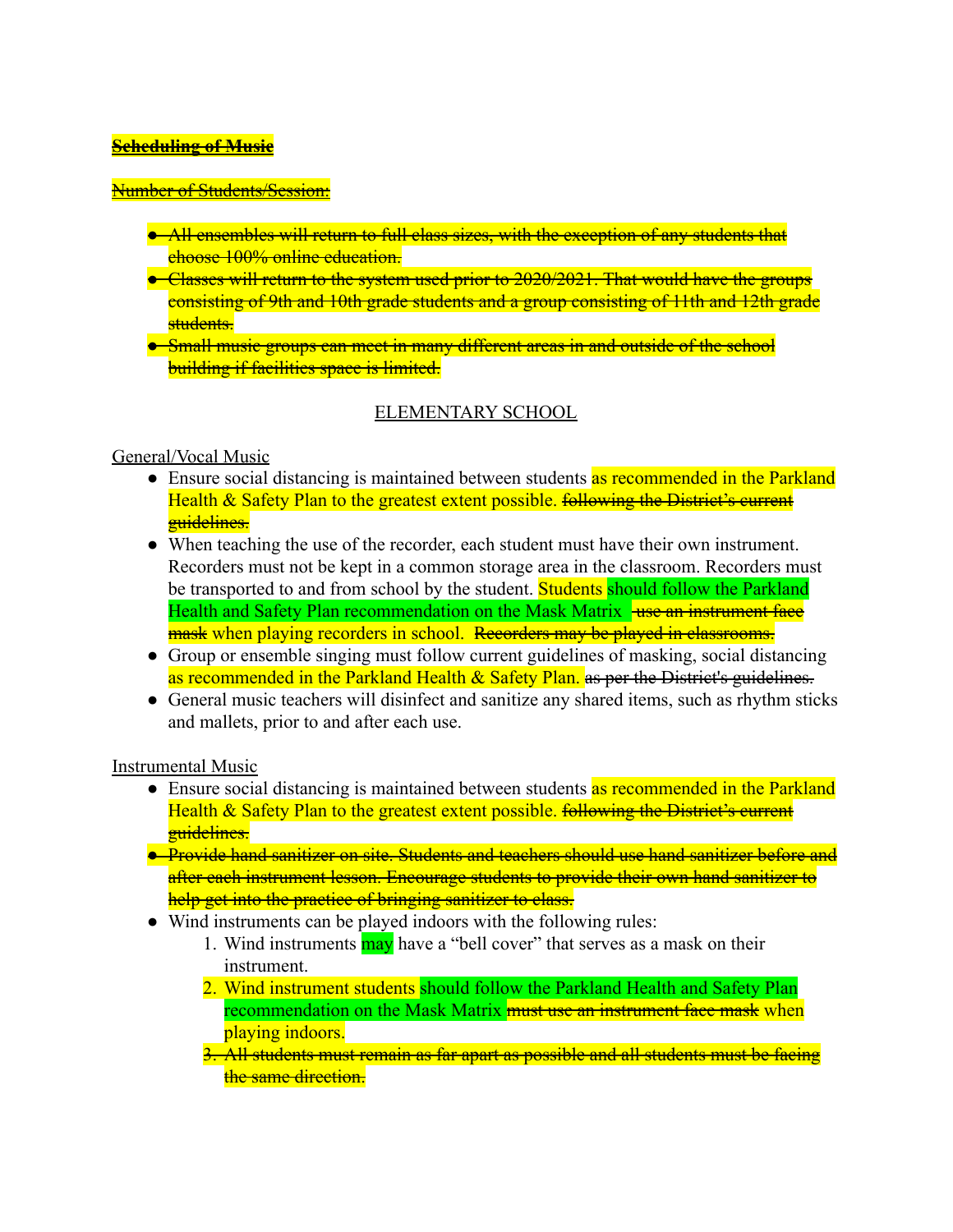4. Teachers will be encouraged to open outside doors or windows for extra ventilation.

# MIDDLE SCHOOL

# Vocal Music

- Choral instruction will be held during marking periods 2 and 5. Middle Schools choirs will utilize the auditorium for instruction when possible, to stage students.
- Group or ensemble singing must follow current guidelines of masking and social distancing as recommended in the Parkland Health & Safety Plan.
- All chorus groups will follow the rules that will be established by the District.
- Chorus classes will be allowed to sing indoors with the following prerequisites: 1. All students will face the same direction while singing.
	- 2. Teachers will be encouraged to open outside doors or windows for extra ventilation.

# Instrumental Music

- Instrumental instruction will follow the same procedure as Vocal Music during marking periods 2 and 5.
- Individual lessons will resume at the start of the school year.
- Strings players must follow current guidelines of masking, social distancing as per the **District's rule** as recommended in the Parkland Health & Safety Plan.
- Band can practice outdoors when possible.
- Wind instruments can be played indoors with the following rules:
	- 1. Wind instruments **may** have a "bell cover" that serves as a mask on their instrument.
	- 2. Wind instrument students should follow the Parkland Health and Safety Plan recommendation on the Mask Matrix must use an instrument face mask-when playing indoors.
	- 3. Teachers will be encouraged to open outside doors or windows for extra ventilation.
- Band classes will be allowed to play indoors with the following conditions:
	- 1. Wind instruments must have a "bell cover" that serves as a mask on their instrument.
	- 2. All students must remain as far apart as possible and all students must be facing the same direction.
	- 3. Teachers will be encouraged to open outside doors or windows for extra ventilation.

# General Music

- Must follow current guidelines of masking and social distancing as recommended in the Parkland Health & Safety Plan.
- General music will continue to be offered and will be taught by existing music faculty.
- General music will also be offered on an e-learning platform.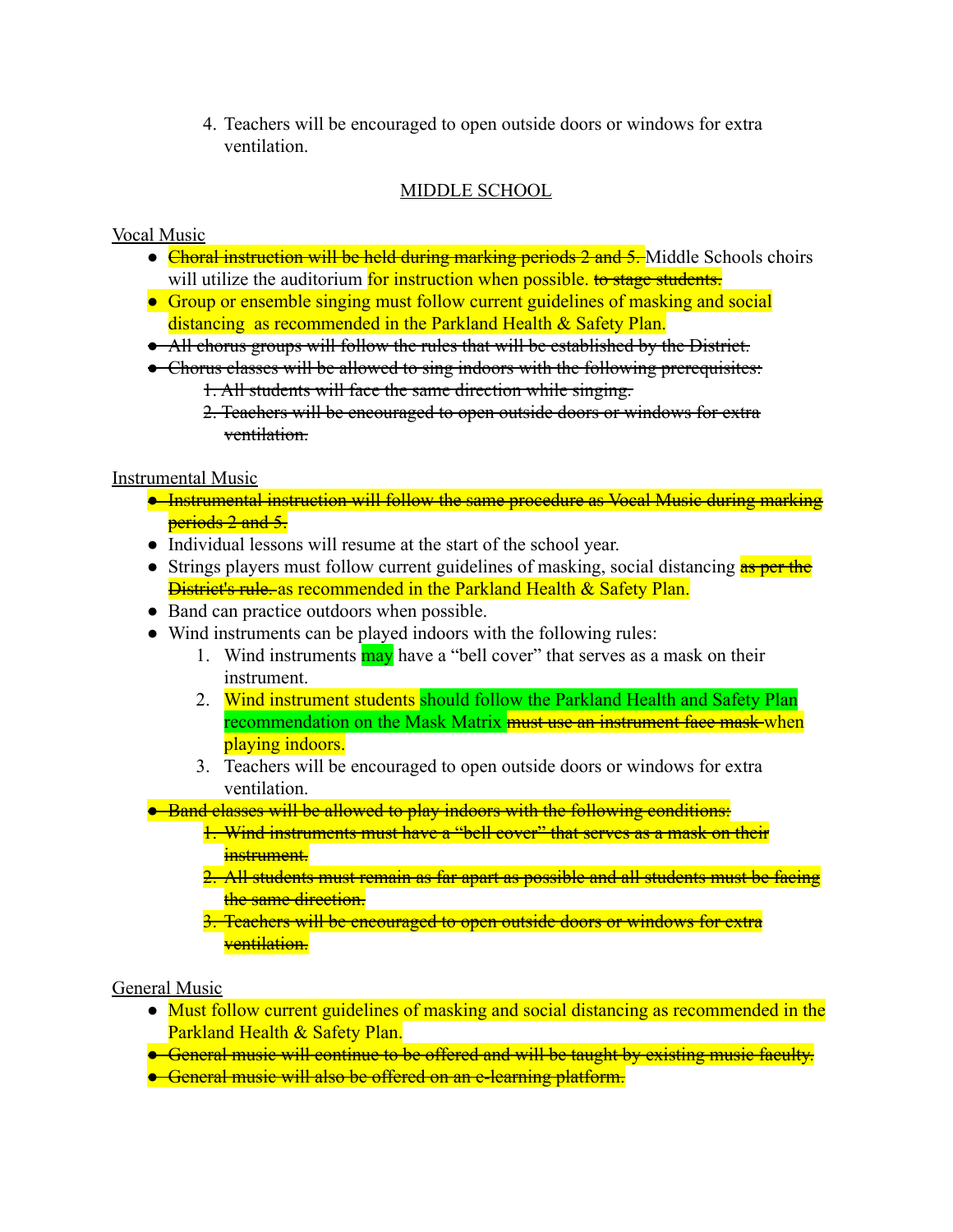# HIGH SCHOOL

#### Vocal Music

- Chorus class schedules will return to 9th/10th, 11th/12th and women's ensemble.
- Group or ensemble singing must follow current guidelines of masking and social distancing as recommended in the Parkland Health & Safety Plan
- Teachers will be encouraged to open outside doors or windows for extra ventilation.
- Chorus classes will be allowed to sing indoors with the following prerequisites:
	- 1. Chorus must follow current guidelines of masking, social distancing as per the District's rule.
	- 2. Teachers will be encouraged to open outside doors or windows for extra ventilation.

#### Instrumental Music

- Strings players must follow current guidelines of masking, social distancing as recommended in the Parkland Health & Safety Plan.
- Band can practice outdoors when possible.
- Wind instruments can be played indoors with the following rules:
	- 1. Wind instruments may have a "bell cover" that serves as a mask on their instrument.
	- 2. Wind instrument students should follow the Parkland Health and Safety Plan recommendation on the Mask Matrix must use an instrument face mask when playing indoors.
	- 3. Teachers will be encouraged to open outside doors or windows for extra ventilation.

#### Music Classes

- Must follow current guidelines of masking and social distancing as recommended in the Parkland Health & Safety Plan.
- Practice rooms are fully open and available for student rehearsals.
- Music classes will adhere to social distancing guidelines established by the District.
- Music Lab will be rearranged to accommodate Keyboard classes and Music Production Classes.

#### **Theatre**

#### Theatre Classes

- Must follow current guidelines of masking and social distancing as recommended in the Parkland Health & Safety Plan.
- Classes must follow current guidelines of masking, social distancing as per the District's rule.
- The auditorium seating and stage are available when more space is needed.
- There will be no sharing of exercise mats.

# **Co-Curricular**